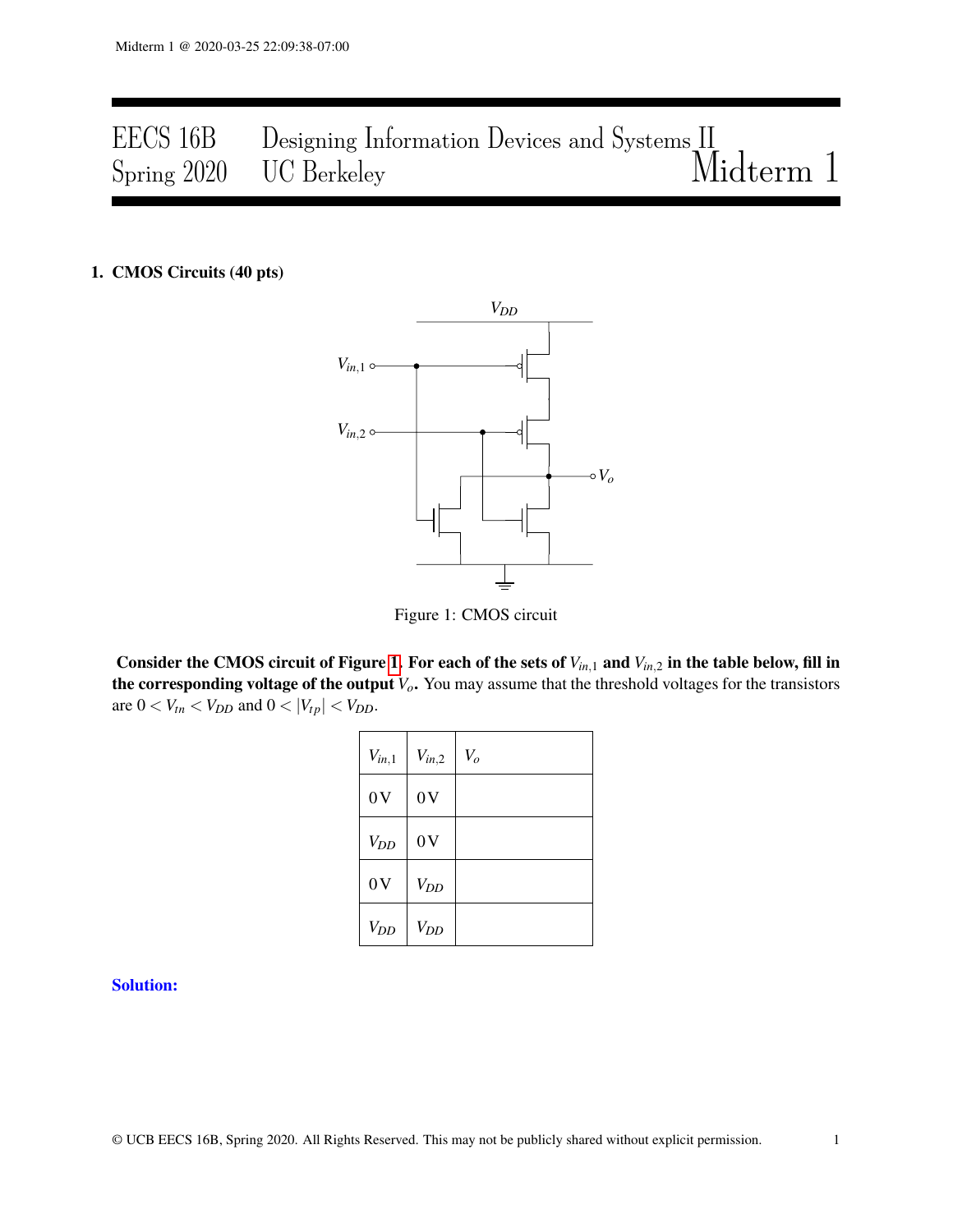| $V_{in,1}$ | $V_{in,2}$ | $V_o$    |
|------------|------------|----------|
| 0V         | 0V         | $V_{DD}$ |
| $V_{DD}$   | 0V         | 0        |
| 0V         | $V_{DD}$   | 0        |
| $V_{DD}$   | $V_{DD}$   | 0        |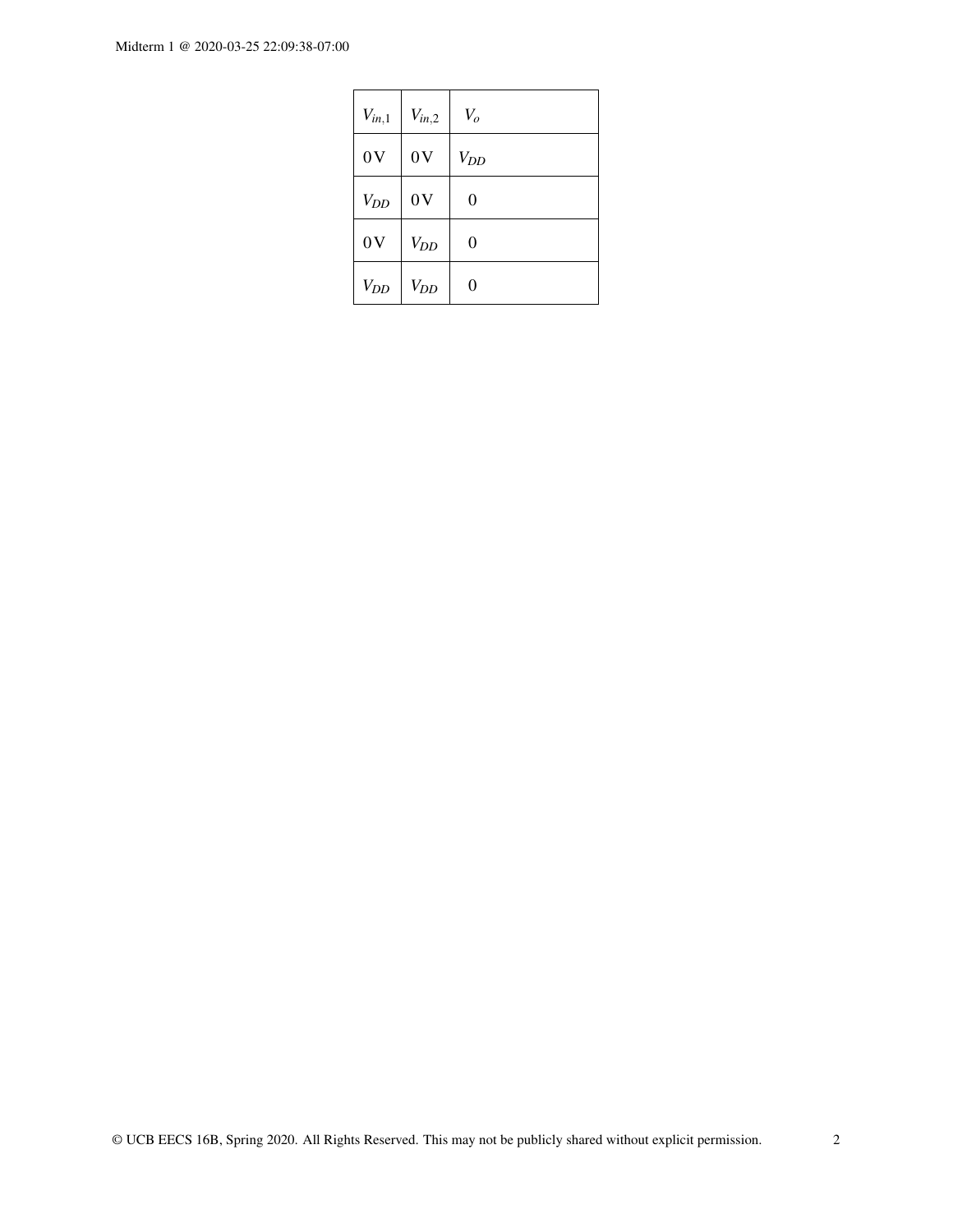#### 2. Differential equations (40 pts)

Consider a certain radioactive isotope sample with an initial mass,  $M_0$ . It is observed that the mass of radioactive sample decays with time. The rate of mass decay at time  $t$  is proportional to the mass  $M(t)$  at that moment. The constant of proportionality is the decay rate constant,  $r > 0$ . The rate of mass decay is given by

$$
\frac{dM(t)}{dt} = -rM(t). \tag{1}
$$

(a) (20 pts) Solve the differential equation [\(1\)](#page-2-0) to determine the mass of the sample at a given time. **Solution:** The solution of this differential equation with the initial condition,  $M(0) = M_0$  is,

$$
M=M_0e^{-rt}.
$$

<span id="page-2-0"></span>

(b) (20 pts) Find the half life  $t_{\frac{1}{2}}$  of the sample as a function of *r*. Note that half life is the time when half of the initial mass has decayed. Solution: To find the half-life,  $t_{\frac{1}{2}}$ , we set,  $M(t_{\frac{1}{2}}) = M_0/2$ .

$$
M_0/2=M_0e^{-rt_{\frac{1}{2}}}.
$$

Solving, we find,

$$
t_{\frac{1}{2}}=\frac{log_e(2)}{r}.
$$

| $t_{\frac{1}{2}} =$ |  |  |
|---------------------|--|--|
|                     |  |  |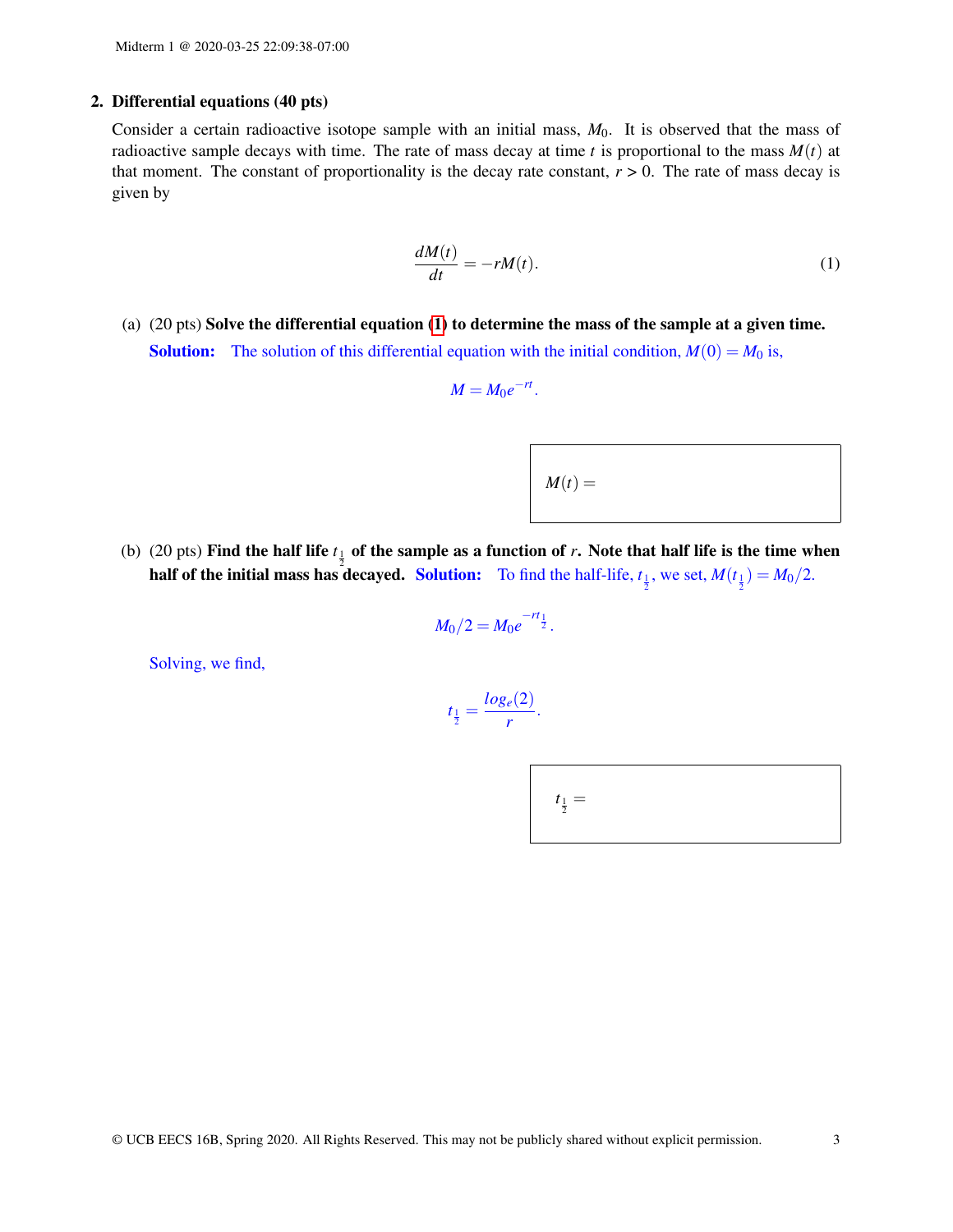#### 3. Complex Numbers (60 pts)

- (a) (20 pts) Write the following numbers in polar form. That is, write the numbers as  $Ae^{j\theta}$  for some real numbers *A* and  $\theta$  with  $A \ge 0$  and  $-\pi \le \theta \le \pi$ .
	- i.  $1 + i$ **Solution:**  $1+j=$ √  $\overline{2}e^{j\pi/4}$  since  $|1+j|=$ √  $\frac{\pi}{1^2 + 1^2}$  and the angle is atan2 $(1, 1) = \frac{\pi}{4}$

$$
1+j =
$$

ii. <sup>√</sup> *j* Solution: We have

> $\sqrt{j} = j^{1/2}$  $= (e^{j\frac{\pi}{2}})^{\frac{1}{2}}$ = *e j* π 4

This is not the only possible answer, since  $j = e^{j\frac{5\pi}{2}}$  as well, so

$$
\sqrt{j} = j^{1/2}
$$

$$
= \left(e^{j\frac{5\pi}{2}}\right)^{\frac{1}{2}}
$$

$$
= e^{j\frac{5\pi}{4}}
$$

| $\sqrt{j} =$ |
|--------------|
|--------------|

- (b) (20 pts) Write the following numbers in rectangular form. That is, write each number as  $a + bj$ where *a* and *b* are real numbers. HINT:  $e^{j\theta} = \cos \theta + j \sin \theta$ .
	- i.  $3e^{j\frac{\pi}{3}}$

**Solution:** Using Euler's identity3 $e^{j\frac{\pi}{3}} = 3\left(\cos\left(\frac{\pi}{3}\right) + j\sin\left(\frac{\pi}{3}\right)\right) = \frac{3}{2} + 3$  $\sqrt{3}$ 2  $3e^{j\frac{\pi}{3}} =$ 

ii. − √  $\overline{7}e^{\pi j}$ 

**Solution:** Note that  $e^{j\pi} = -1$ , so we have  $-\sqrt{ }$  $\overline{7}e^{\pi j} = \sqrt{ }$  $7+0j$ 

$$
-\sqrt{7}e^{\pi j}=
$$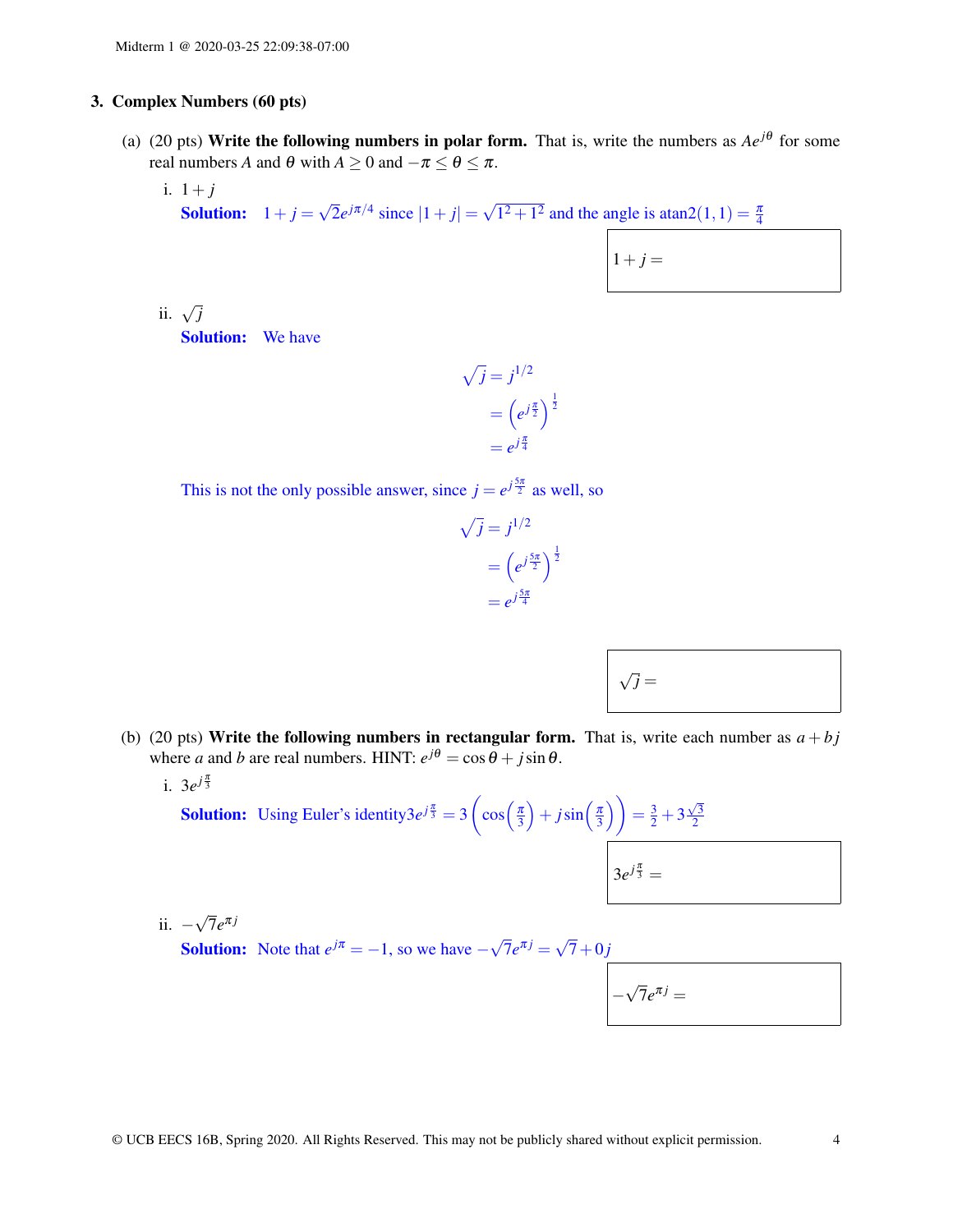#### (c) (20 pts) Prove the following identities.

# i.  $\frac{1}{j} = -j$

**Solution:** We note that  $\frac{1}{j} \times 1 = \frac{1}{j}$  $\frac{j}{j} = \frac{j}{j}$  $\frac{J}{-1}$ . The result follows. Alternatively, use polar form to see that  $j = e^{j\pi/4}$  and so  $\frac{1}{j} = \frac{1}{e^{j\pi}}$  $\frac{1}{e^{j\pi/4}} = e^{-j\pi/4} = -j$ 

ii.  $sin(2x) = 2cosx sinx$ .

Solution:

Using the hint

$$
\sin(2x) = \frac{e^{j(2x)} - e^{-j(2x)}}{2j} \n= \frac{(e^{jx})^2 - (e^{-jx})^2}{2j} \n= \frac{(e^{jx} + e^{-jx}) (e^{jx} - e^{-jx})}{2j} \n= (e^{jx} + e^{-jx}) \left( \frac{e^{jx} - e^{-jx}}{2j} \right) \n= (2\cos x)(\sin x) \n= 2\cos x \sin x
$$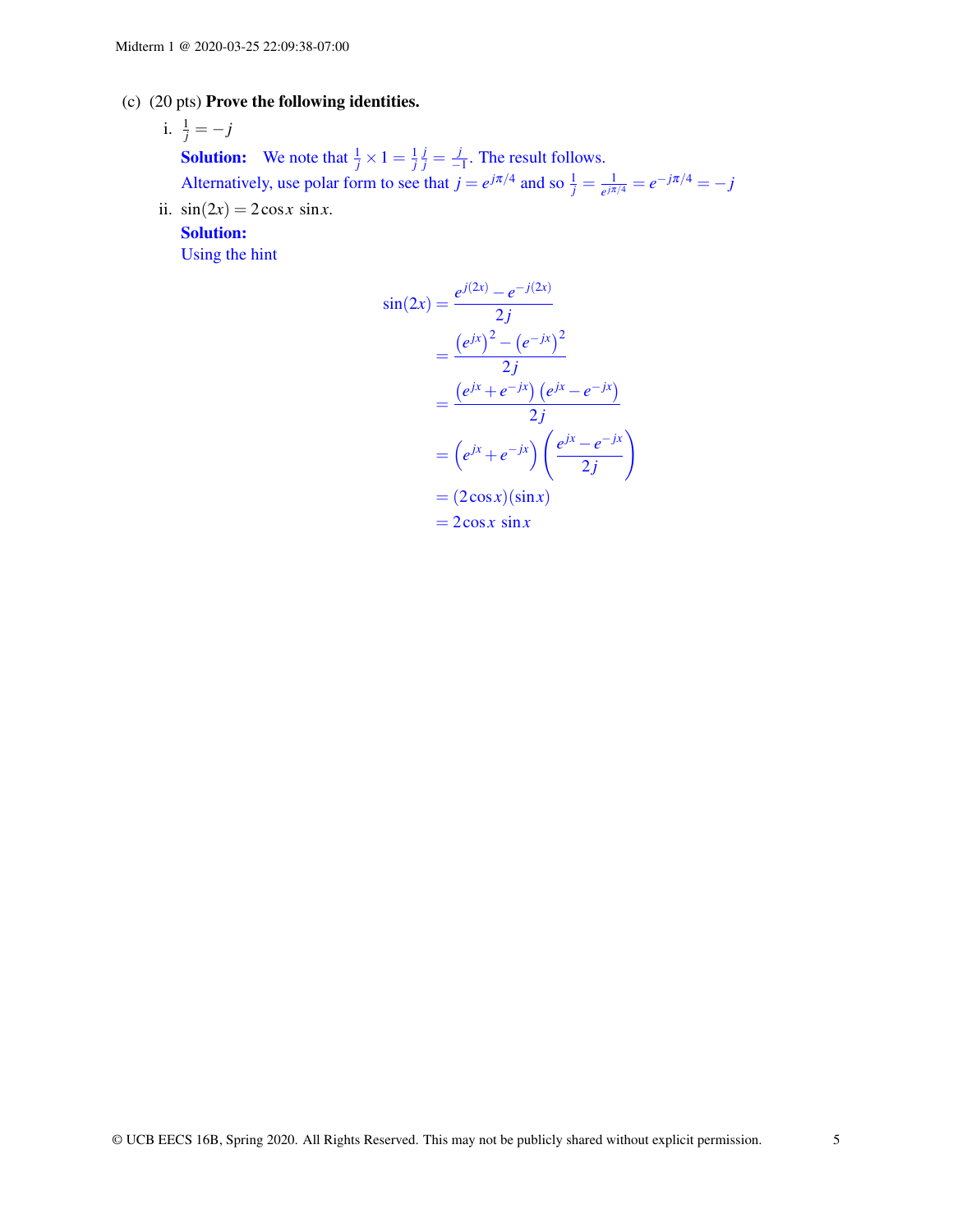#### 4. Vector differential equations (60 pts)

For this problem, *x* satisfies the following differential equation:

$$
\frac{d}{dt}\vec{x} = A\vec{x}; \quad A = \begin{bmatrix} \alpha & -\omega \\ \omega & \alpha \end{bmatrix},
$$

where  $\alpha$  and  $\omega$  are real. Take initial condition  $\vec{x}(0) = \begin{bmatrix} 1 \\ 0 \end{bmatrix}$ 0

(a) (30 pts) Using the following two eigenvectors of *A*:

$$
v_1 = \begin{bmatrix} j \\ 1 \end{bmatrix}, \quad v_2 = \begin{bmatrix} -j \\ 1 \end{bmatrix},
$$

.

determine a matrix *T* and a diagonal matrix *D* such that

$$
\frac{d}{dt}\vec{z} = Dz, \text{ where } \vec{z} = T\vec{x}.
$$
  
You may use the fact that  $\begin{bmatrix} a & b \\ c & d \end{bmatrix}^{-1} = \frac{1}{ad-bc} \begin{bmatrix} d & -b \\ -c & a \end{bmatrix}.$ 

Write your answers in the boxes below.

#### Solution:

Eigenvalues belonging to these eigenvectors are  $\lambda_1 = \alpha + \omega j$  and  $\lambda_2 = \alpha - \omega j$ . For *T*:

$$
T = \begin{bmatrix} v_1 & v_2 \end{bmatrix}^{-1}
$$
  
= 
$$
\begin{bmatrix} -j/2 & 1/2 \\ j/2 & 1/2 \end{bmatrix}
$$
 (2)

For *D*:

$$
D = \begin{bmatrix} \lambda_1 & 0 \\ 0 & \lambda_2 \end{bmatrix} \tag{4}
$$

$$
= \begin{bmatrix} \alpha + \omega j & 0 \\ 0 & \alpha - \omega j \end{bmatrix}
$$
 (5)

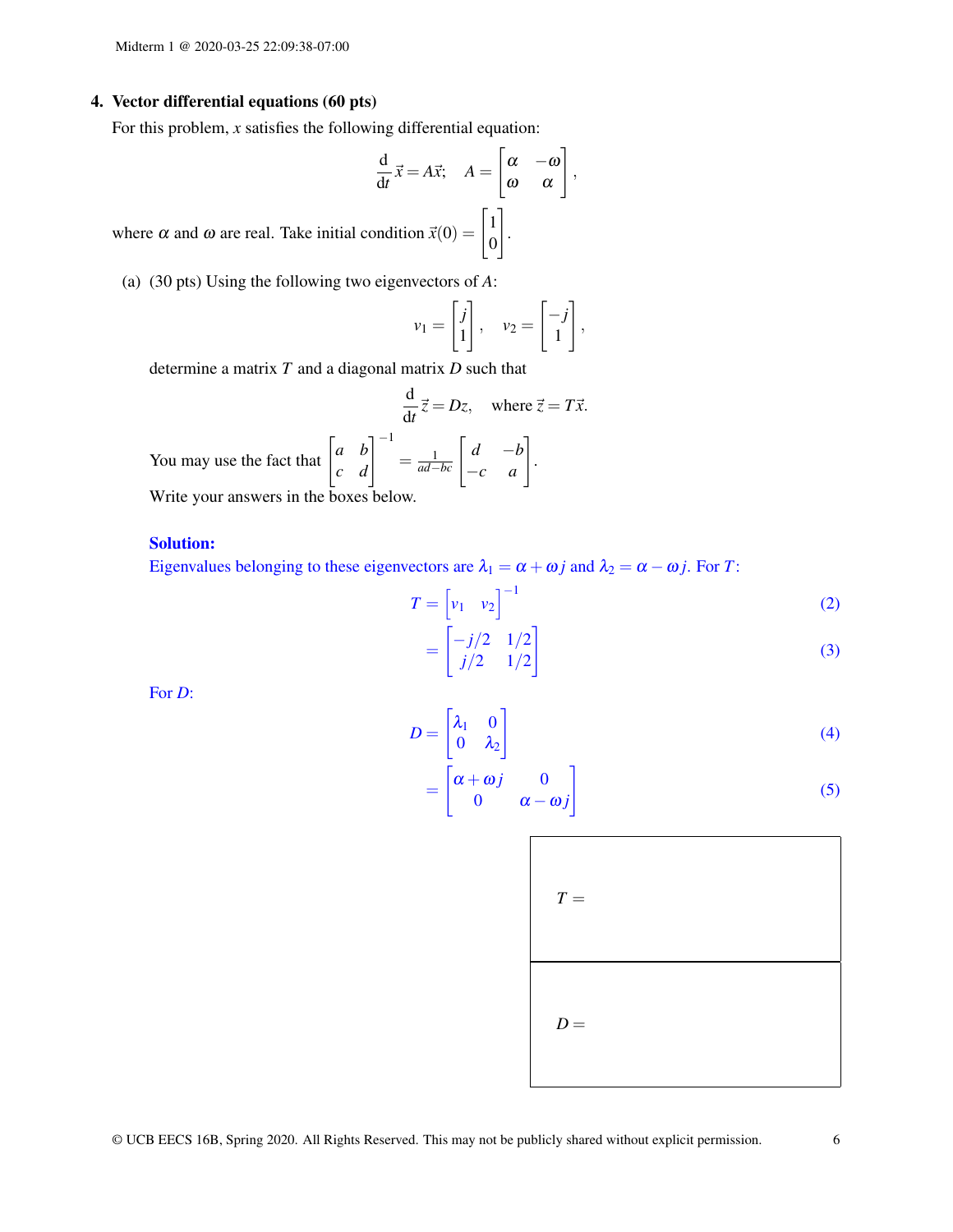(*extra space for (a)*)

(b) (15 pts) Solve for  $\vec{z}$  as a function of *t*. Your solution may not include unknowns other than  $\alpha$  and  $\omega$ . Solution:

A solution formula tells that

$$
z_1 = z_1(0)e^{\lambda_1 t} \quad \text{and}
$$

$$
z_2 = z_2(0)e^{\lambda_2 t}
$$

The initial condition  $z(0)$  may be obtained by

$$
z(0) = Tx(0)
$$

$$
= \begin{bmatrix} -j/2\\ +j/2 \end{bmatrix}
$$

**Hence** 

$$
z = \begin{bmatrix} -\frac{1}{2}je^{(\alpha + \omega_j)t} \\ +\frac{1}{2}je^{(\alpha - \omega_j)t} \end{bmatrix}
$$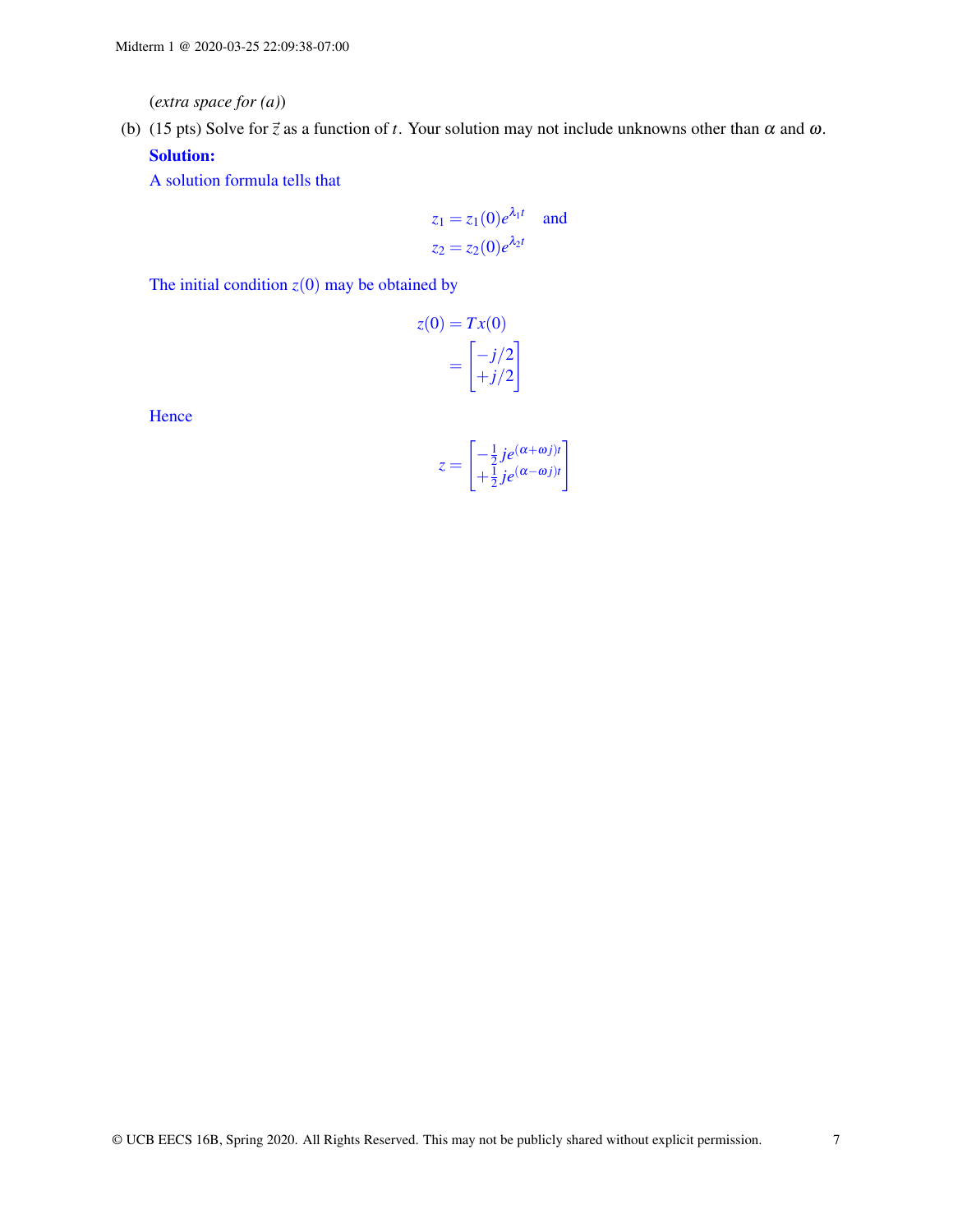(c) (15 pts) Solve for  $x_1$ , the first component of  $\vec{x}$ , as a function of *t*. If possible, state your solution without complex numbers.

# Solution:

As  $z = V^{-1}x$ , where *V* is the matrix  $\begin{bmatrix} v_1 & v_2 \end{bmatrix}$ ,

$$
x_1 = jz_1 - jz_2 \tag{6}
$$

$$
=\frac{1}{2}e^{(\alpha+\omega j)t}+\frac{1}{2}e^{(\alpha-\omega j)t}
$$
\n(7)

$$
=e^{\alpha t}\cos(\omega t) \tag{8}
$$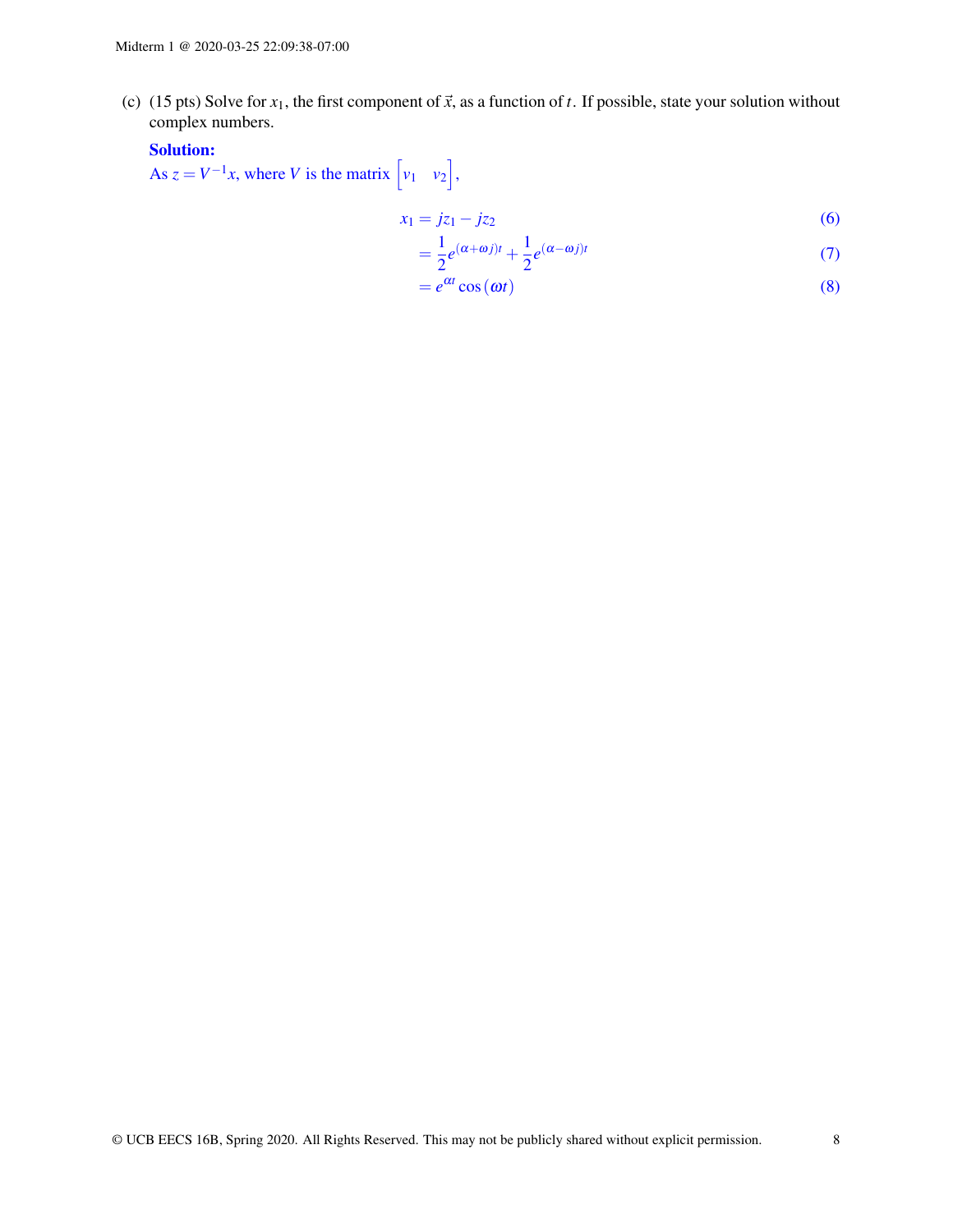#### 5. Transient identification (40 pts)

For each of following scalar functions of time,

- If the function may describe a voltage transient response in one of the following circuit types we studied in class: RC, RL, RCRC, overdamped RLC, underdamped RLC; write all that apply.
- Otherwise, write "None."

Assume  $V_0 \neq 0$ ,  $V_1 \neq 0$ ,  $V_2 \neq 0$  and  $\omega > 0$ .

(a) (10 pts)  $v(t) = V_0 e^{\lambda t}$ ,  $\lambda < 0$ 

Solution: RC, RL, and RCRC if the circuit has its resistors in parallel or series and capacitors in parallel or series. (Also Overdamped RLC, if the state stays in one eigenspace.)

- (b) (10 pts)  $v(t) = V_0 e^{jt}$ Solution: None.
- (c) (10 pts)  $v(t) = V_0 e^{\alpha t} \cos \omega t$ ,  $\alpha < 0$ Solution: Underdamped RLC.
- (d) (10 pts)  $v(t) = V_1 e^{\alpha t} + V_2 e^{\beta t}$ ,  $\alpha < 0$ ,  $\beta < 0$ Solution: RCRC and overdamped RLC.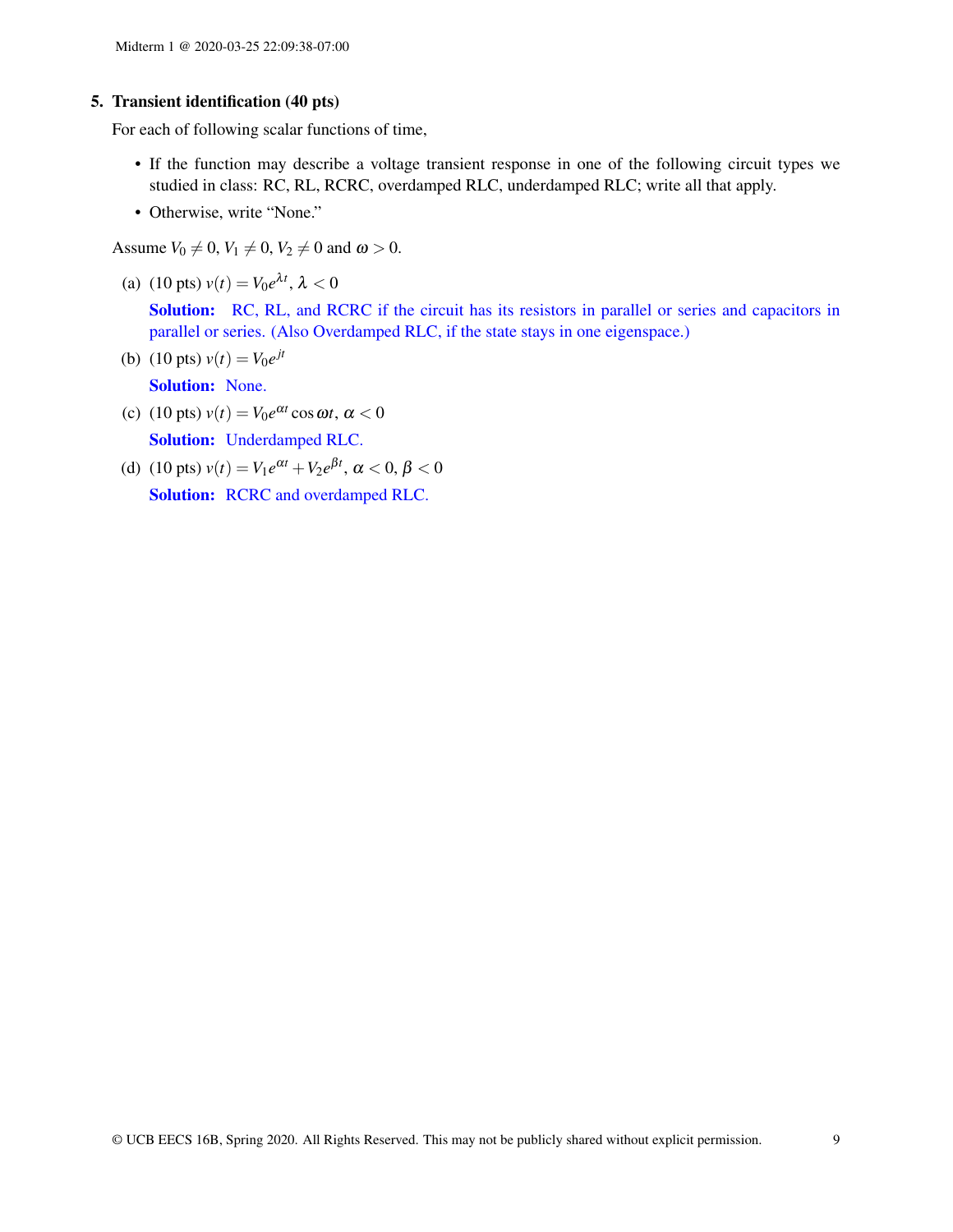## 6. Phasors (60 pts)

Match each phasor with its corresponding time domain waveform that is shown below. For this problem  $\omega = 1$ .



### Solution: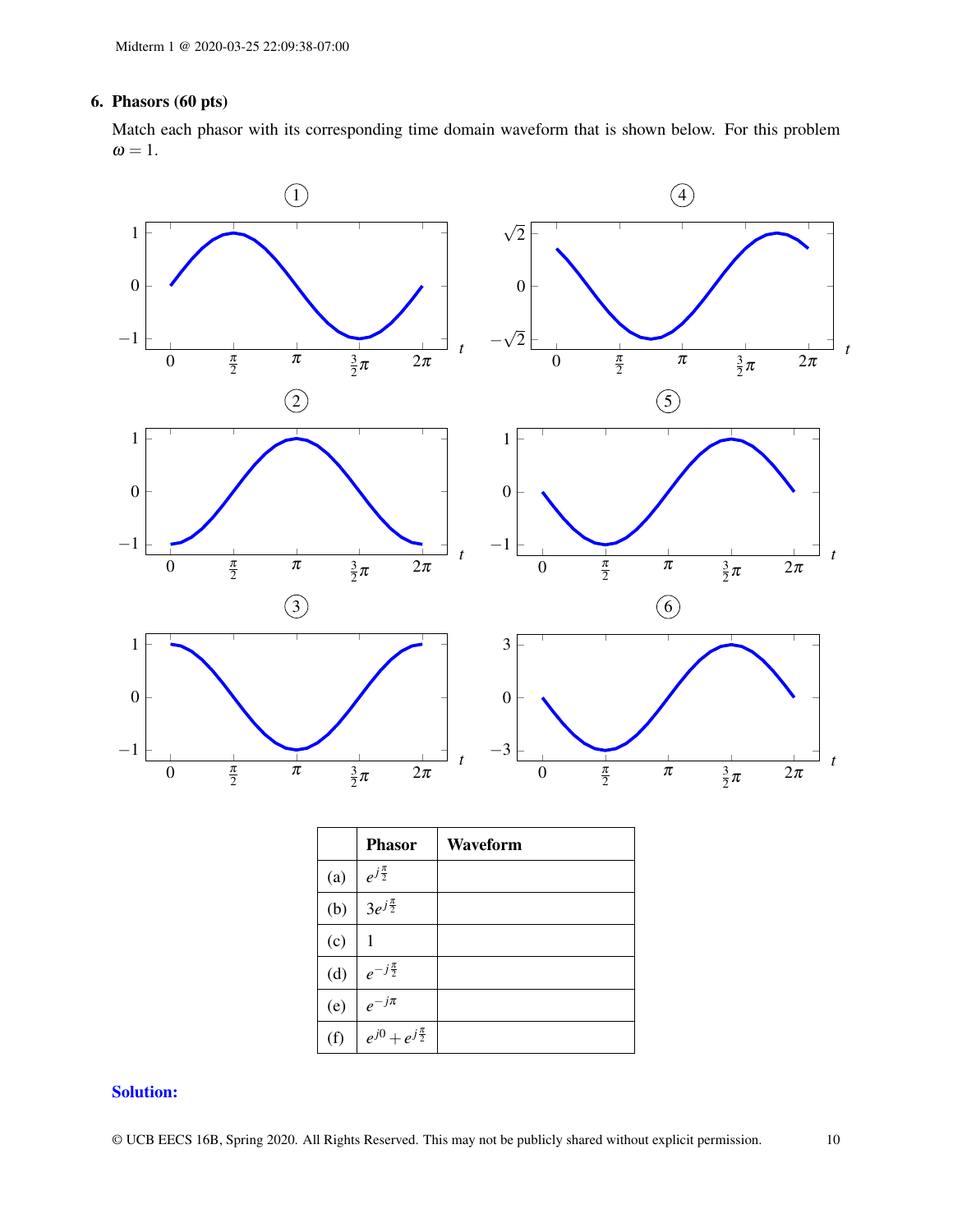|     | <b>Phasor</b>               | Waveform       |
|-----|-----------------------------|----------------|
| (a) | $e^{j\frac{\pi}{2}}$        | 5              |
| (b) | $3e^{j\frac{\pi}{2}}$       | 6              |
| (c) | 1                           | 3              |
| (d) | $e^{-j\frac{\pi}{2}}$       | 1              |
| (e) | $e^{-j\pi}$                 | $\overline{c}$ |
| (f) | $e^{j0}+e^{j\frac{\pi}{2}}$ |                |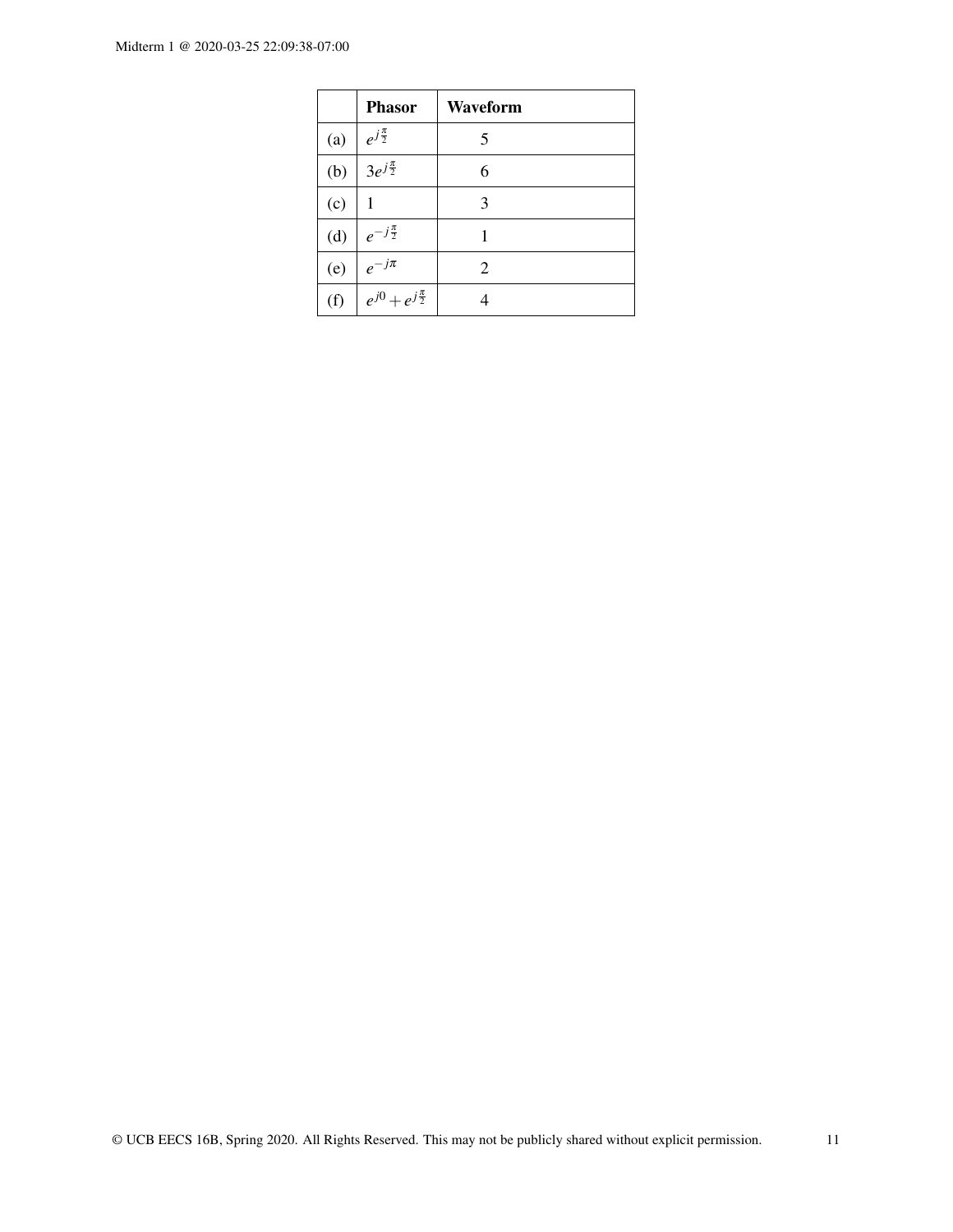### 7. Energy (60 pts)



In the figure above, NMOS devices M1 and M2 have threshold voltages of 0.2V, negligible gate-source capacitances, and ON state resistances of value *R*. Capacitor *C* has capacitance such that *RC* << *Ton*. The associated timing diagram shows that  $V_{GS1}$  rises at  $t_1$ , and  $V_{GS2}$  rises at  $t_2$ .

(a) (20 pts) Take  $V_C(0) = 0.9V$ . On the axes below, sketch the waveform corresponding to  $V_C(t)$  for  $0 <$  $t < T$ . You may make approximations as informed by learnings in class to date.



#### Solution:

We have ignored the voltage transient in sketching the voltage due to the fact that *RC* << *Ton*.

© UCB EECS 16B, Spring 2020. All Rights Reserved. This may not be publicly shared without explicit permission. 12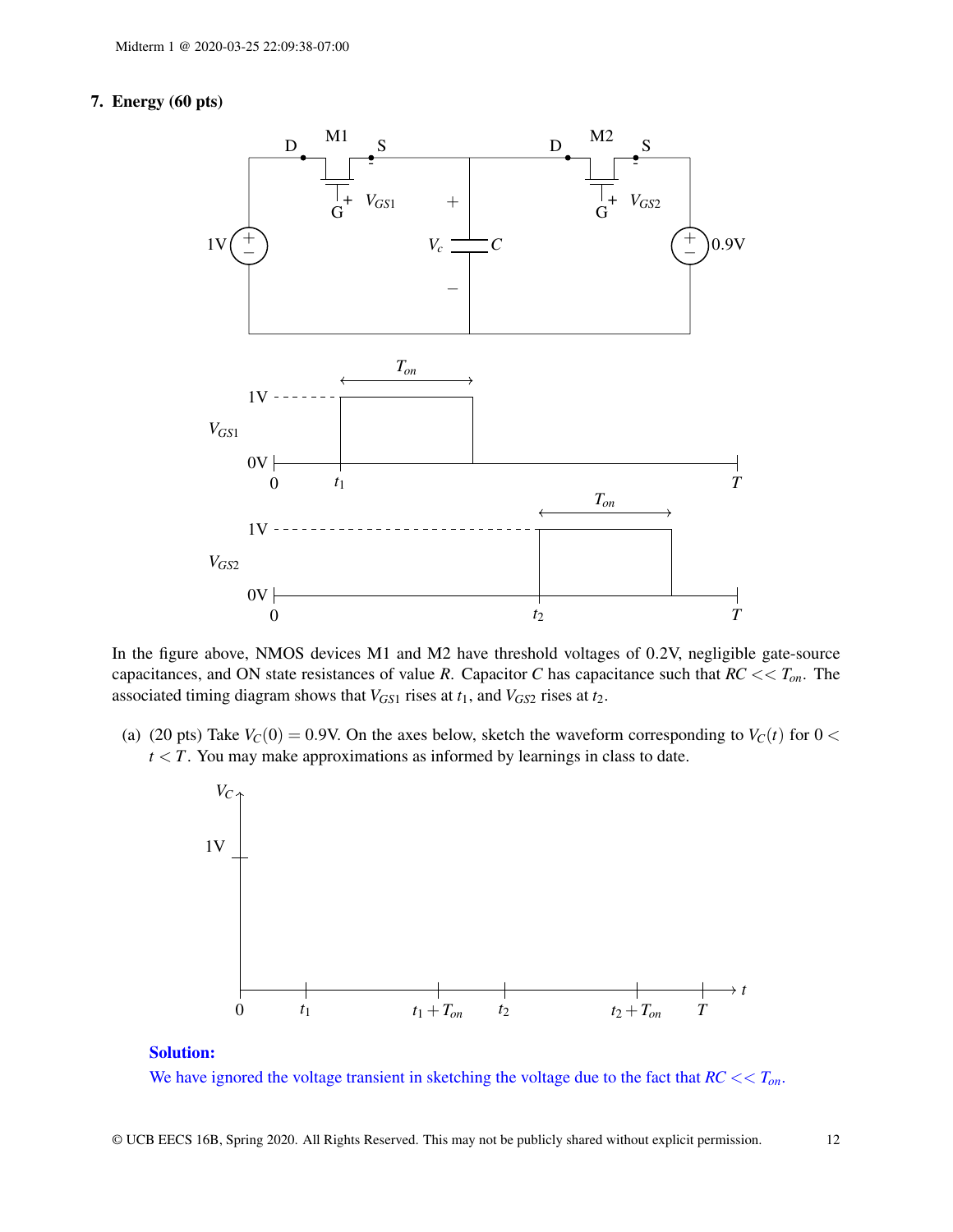

(b) (20 pts) Determine how much charge flows out of the 1.0V source over the period from 0 to *T*. You may make reasonable approximations to simplify the analysis, as done in the making of the sketch of part (a).

**Solution:** At  $t = t_1$ , the capacitor charges from 0.9V to 1V, and this charge is supplied from the source. This is the only time period where the source supplies charge. In order for the voltage on the capacitor to increase by  $\Delta V = 0.1$ V, the amount of charge required is:

$$
Q_{supplied} = C\Delta V \rightarrow Q_{supplied} = C(0.1V)
$$

(c) (20 pts) Determine how much energy is dissipated in the circuit over the period from 0 to *T*. Again, you may make reasonable approximations to simplify your analysis.

**Solution:** The energy dissipated in the circuit is equal to the energy supplied by the 1V source  $E_{1V}$ minus the energy delivered to the  $0.9V$  source  $E_{0.9V}$ . From the previous part, we know that the energy supplied by the source is:

$$
E_{1V} = Q_{supplied}(1V) = C(0.1V)(1V) = C(0.1)J
$$

The charge delivered to the 0.9V source must be the same as the charge supplied by the source, or else the voltage on the capacitor would go to plus/minus infinity as time goes towards infinity. We can also explicitly calculate the charge delivered to the 0.9V source as:

 $Q_{delivered} = C(1V - 0.9V) = C(0.1V)$ 

Therefore, the energy delivered to the 0.9V source is:

$$
E_{0.9} = Q_{delivered}(0.9V) = C(0.1V)(0.9V) = C(0.09)J
$$

Finally the energy dissipated in the circuit is:

$$
E_{1V} - E_{0.9} = C(0.1)J - C(0.09)J = C(0.01)J
$$